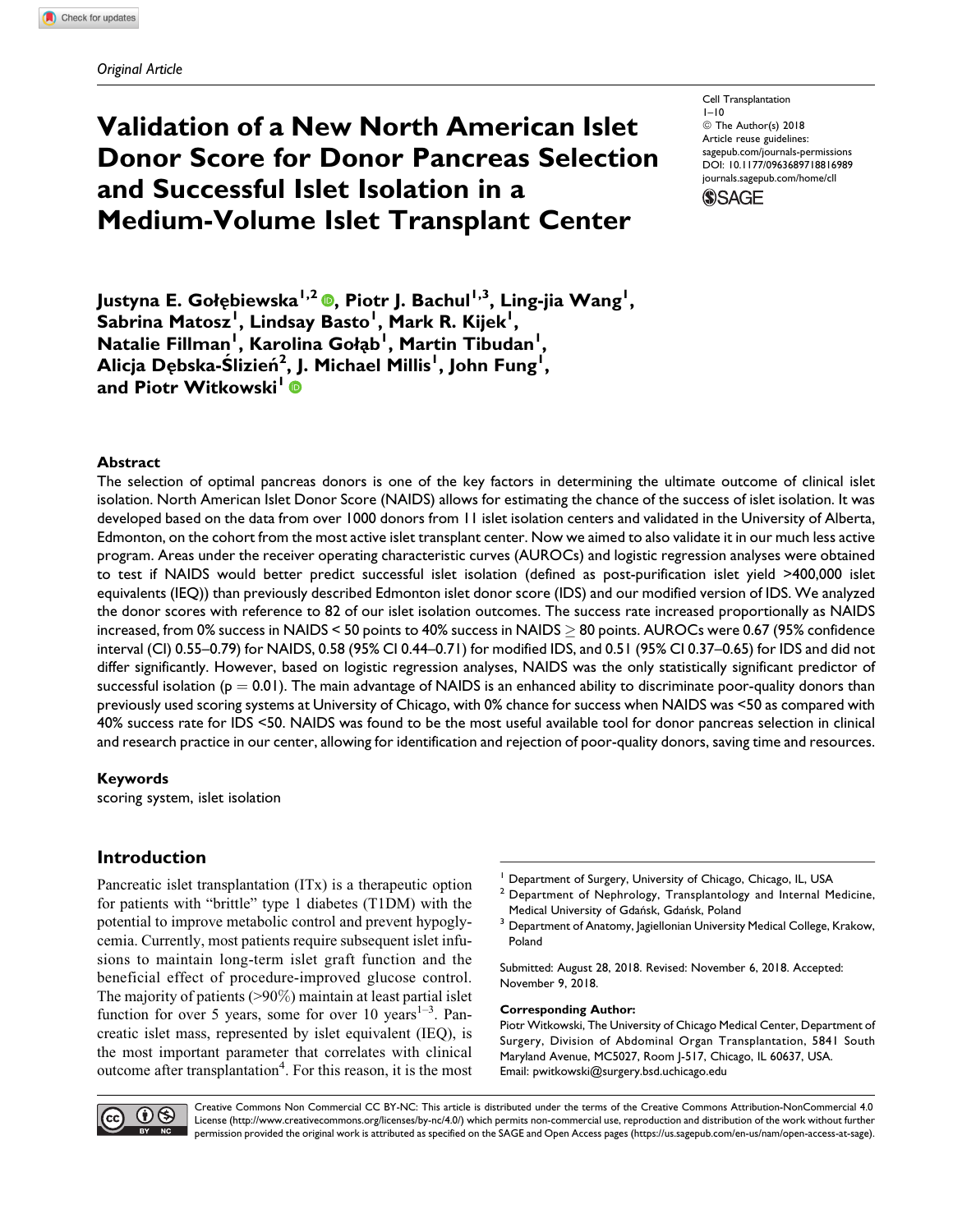| Criterion            | Allocated<br>Points |      |           |                 | Variable Range and Associated Score |                 |                      | Assigned<br>Score-IDS |
|----------------------|---------------------|------|-----------|-----------------|-------------------------------------|-----------------|----------------------|-----------------------|
| Age (years)          | 20                  | < 20 | $20 - 25$ | 26-35           | 36-55                               | 56-65           | > 65                 |                       |
|                      |                     | 15   | 15        | 15              | 20                                  | $\overline{10}$ | 5                    |                       |
| BMI $(kg/m2)$        | 15                  |      | < 20      | $20.1 - 25$     | $25.1 - 30$                         | $30.1 - 35$     | > 35                 |                       |
|                      |                     |      | 5         | $\overline{10}$ | 12                                  | 15              | 12                   |                       |
| Cold ischemia time   | 15                  |      |           | $<$ 3           | $3 - 8$                             | $8.1 - 12$      | > 12                 |                       |
| (hours)              |                     |      |           | 12.5            | 15                                  | 10              | 5                    |                       |
| Blood work levels*   |                     |      |           | blood work      | Abnormal                            | Abnormal        | <b>Both Abnormal</b> |                       |
|                      | 5                   |      |           | normal          | Specific                            | Other           | <b>Biomarkers</b>    |                       |
|                      |                     |      |           |                 | Biomarkers**                        | Biomarkers***   |                      |                       |
|                      |                     |      |           | 5               | $\mathbf{2}$                        | 4               | 0                    |                       |
| Medical history      |                     |      |           | Clean           | Cardiac arrests                     | Alcohol abuse   | Arterial             |                       |
|                      | 5                   |      |           |                 |                                     |                 | Hypertension         |                       |
|                      |                     |      |           | 5               | $-15$                               | -3              | -10                  |                       |
| Hospital stay (days) | 5                   |      |           | $\leq$ 2        | $2 - 4$                             | $5 - 7$         | >8 Days              |                       |
|                      |                     |      |           |                 | 3                                   | $\overline{2}$  | 0                    |                       |
| Vasopressors         | 5                   |      |           | None            | Single                              | Double          | Triple or more       |                       |
| (# of drugs used)    |                     |      |           | 5               |                                     | O               | -5                   |                       |
| Cause of death       |                     |      |           | Anoxia/         | Trauma with                         | Trauma without  | Cerebral Vascular    |                       |
|                      | 20                  |      |           | Hypoxia         | abdominal Injury                    | abdomial Injury | Event                |                       |
|                      |                     |      |           | 0               | 8                                   | 10              | 20                   |                       |
| Procuring team       | $\overline{0}$      |      |           |                 |                                     | Own             | Distant              |                       |
|                      |                     |      |           |                 |                                     | 10              | 5                    |                       |
| Sum total (Score)    | 100                 |      |           |                 |                                     |                 |                      | 0                     |

Table 1. The University of Chicago modification of Islet Donor Score (IDS).

\*Refer to local reference values

\*\* Specific biomarkers are defined as blood glucose, amylase, lipase. Abnormal value in Illinois is Lipase >190U/L, Amylase >200 U/L and Glucose >200 mg/ dL(or >11.1 mmol/L)

\*\*\* Other biomarkers include AST, ALT, Creatinine, BUN. Abnormal value in Illinois is ALT >50IU/L, AST >40IU/L, Creatinine >1.38 mg/dL and BUN>24 mg/L.

important parameter in decision making for clinical islet transplantation. The selection of an optimal pancreas donor is one key factor in determining the ultimate outcome of human islet isolation. To facilitate the selection of a suitable organ, methods for the systematic, quantitative assessment of donor quality have been developed for both pancreas transplantation<sup>5,6</sup> and  $ITx^{7,8}$ . In 2005, based on their own experience, the Edmonton group developed the Pancreas Donor Scoring for the purpose of islet transplantation  $(IDS)<sup>7</sup>$ . This model identified factors predictive of poor isolation outcomes, including donor factors as well as the physical properties of the pancreas. IDS ranges between 0 and 100 points; the higher the score, the higher the chance for islet isolation success. This success is defined as islet yield >300,000 IEQ. Since then, the scoring system has been adopted in many islet centers. At University of Chicago, we first internally modified IDS by excluding factors related to pancreas quality of preservation in order to enable early decision making based only on donor-derived data, and to avoid unnecessary organ procurement and shipment (Table 1; data unpublished). Later, we developed and validated a new pancreas scoring system (NAIDS) based on data from multiple islet centers<sup>8</sup>. We designed and conducted a retrospective, multicenter analysis of data from 11 islet isolation centers in North America. The data set from 1056 deceased donors was used for the development of the scoring system to predict islet isolation success (defined as postpurification islet yield >400,000 islet equivalents). Next, NAIDS was validated on a cohort in the University of Alberta, Edmonton. It is crucial that limitations and applicability of assessment tools are recognized prior to their use in clinical practice; therefore, this study aimed to validate NAIDS externally, for use at our ITx program, which is much less active than Edmonton. To assess the utility of NAIDS we reviewed the outcomes of islet isolation procedures performed at our institution with reference to donor scores calculated according to IDS, our modification of IDS, and NAIDS.

# Materials and Methods

#### Study Design

The charts of all deceased donors of pancreatic islets were retrospectively reviewed to assess their donor points according to the previously described Edmonton IDS, our modification of IDS, and NAIDS. The values of all islet donor scores were analyzed with reference to post-purification islet yield as expressed in IEQ. Successful islet isolation was initially defined as post-purification islet yield greater than 400,000 IEQ. We also analyzed scenarios in which successful isolation was considered either 350,000 IEQ or 300,000 IEQ. Cases other than successful islet isolation were labeled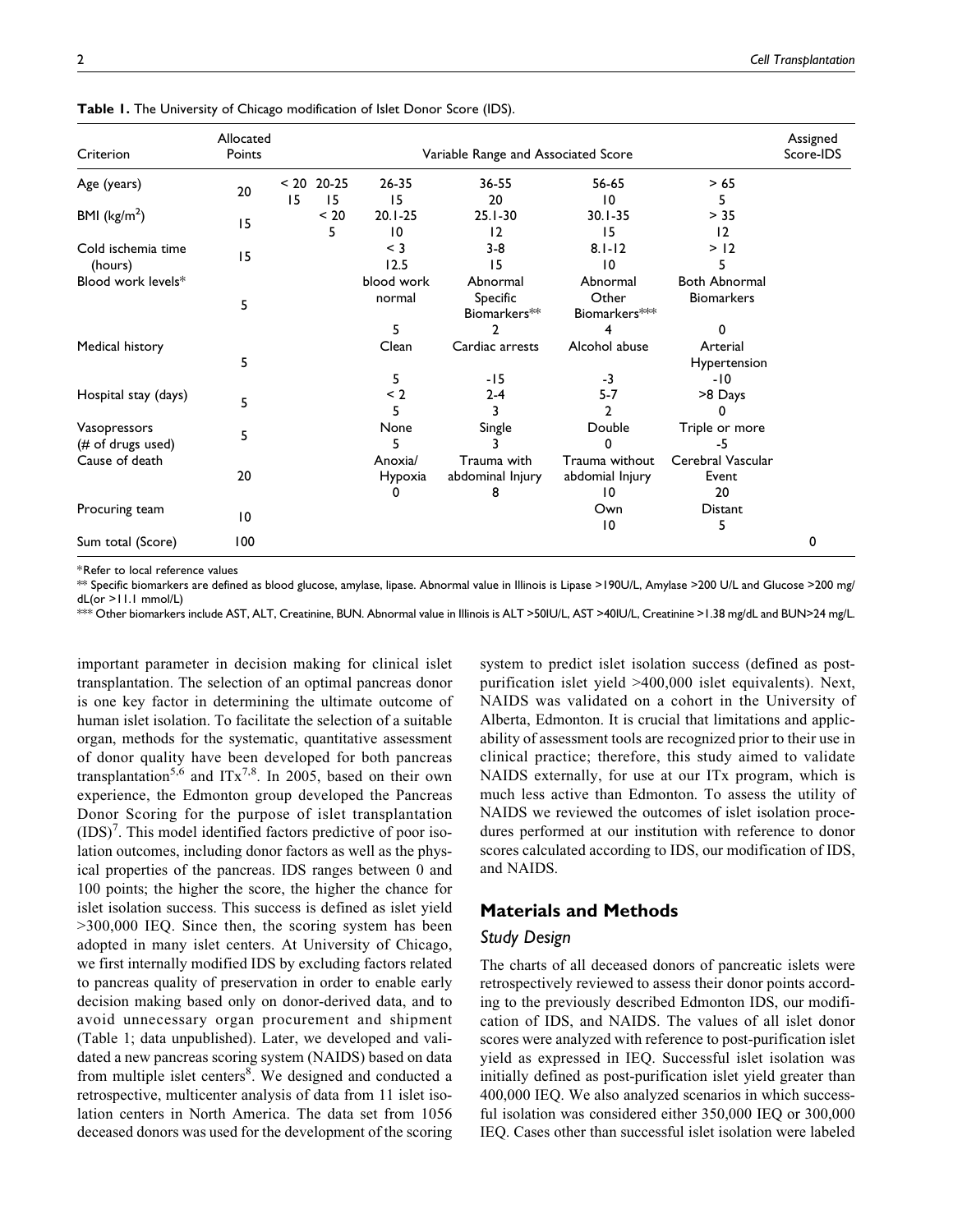as failed islet isolation. All donor data were entered in RED-Cap Project in the University of Chicago website before analysis.

### Donor Selection

We pre-selected only brain dead; HIV, HBV (HBsAg, HBcAb) and HCV seronegative; NAT negative; and non CDC high-risk donors according to Centers for Disease Control<sup>9</sup> with HbA1c below 6. Next, the primary investigator, a transplant surgeon, made a decision of acceptance or rejection based on modified IDS score, urgency of the transplant, surgical comfort of procuring surgeon, and expected cold ischemia time (CIT) below 12 h. Pancreata were then shipped to the islet isolation facility for processing, in cold  $(4^{\circ}$ C) preservation solution SPS1 (Organ Recovery System, USA) or histidine-tryptophan-ketoglutarate (Köhler Chemie GmbH, Germany).

### Islet Isolation

Islets were isolated in a good manufacturing practice (GMP) facility at the University of Chicago using the Ricordi standard semiautomated procedure<sup>10</sup>. Briefly, collagenase (Liberase; Roche, Indianapolis, IN) solution was infused through the main pancreatic duct, and the organ was digested in the Ricordi Chamber (Biorep Technologies, Miami, FL). After digestion, all tissue was collected, and islets were purified with a continuous density gradient in the COBE 2991 Cell Processor (Caridian BCT, Lakewood, CO). Islet yield was determined by manual count of dithizone-stained samples, converting the different islet sizes into  $IEQ<sup>11</sup>$ .

## Islet Donor Scores

IDS. This continuous model consists of nine donor factors (age, body mass index (BMI), cause of death, length of hospital stay, amylase/lipase activity, use of vasopressors, blood glucose, social and medical history), two transplant/procurement factors (CIT and procurement team), and seven pancreas physical properties (size, quality of flush, consistency, quality of procurement, damage, quality of packaging, fat content). The combination of the donor quality, transplant/ procurement factors, and pancreas quality factors was given a numerical score from 0 to 100 to determine the quality of a pancreas for islet isolation. The higher the score, the higher the chance for islet isolation success, defined as islet yield  $>$ 300,000 IEQ<sup>7</sup>.

Modified IDS. Our modification of the IDS model included only eight donor factors and a single procurement factor (Table 1). The pancreas quality factors were excluded to allow actual organ selection before the procurement. The range of donor points extends from 0 to 100 and as in IDS, the higher the score, the higher the chance for islet isolation success.

NAIDS. The NAIDS is a comprehensive scoring system. It consists of donor variables that predict islet isolation success with post-purification IEQ yielding over 400,000 out of a total of 100 points. A higher NAIDS corresponds to a higher success rate. Donor body surface area (BSA), BMI, and use of vasopressors were recognized as main donor variables included in the NAIDS. There were also two supplemental composite factors—favorable (based on serum Na and glucose, along with body weight (BW) and own organprocuring team), and unfavorable (based on age, CIT, BW, serum HbA1c, liver enzymes, blood urea nitrogen (BUN) and amylase). BSA is given a maximum of 25 points, followed by BMI with 10 points. The absence of vasopressor usage is awarded a maximum of 15 points. If there are no unfavorable factors, 35 points are given. Favorable factors are given a maximum of 15 points (Table  $2)^8$ .

#### Statistical Analysis

Descriptive statistics are expressed as mean  $\pm$  standard deviation or median with interquartile range (IQR) as appropriate. Data were tested for normality. Receiver operating characteristic curves were made for IDS, modified IDS, and NAIDS values. The area under the receiver operating characteristic (AUROC) curves were compared between the donor scores to determine which of the indices detected the outcome (i.e., post-purification islet yield >400,000 IEQ or >350,000 IEQ or 300,000 IEQ) with greater discrimination. An AUROC  $\leq 0.5$  was considered no discrimination, an AUROC between 0.7 and 0.8 was considered acceptable, an AUROC between 0.8 and 0.9 was considered excellent, and an AUROC > 0.9 was considered outstanding. Univariate logistic regression analysis was performed to identify the predictor of successful islet isolation among the donor scores. A p value of less than 0.05 was considered statistically significant. The statistical analyses were performed using Statistica 12 (StatSoft, Poland) software.

# Results

## Donor Characteristics

The data set consisted of 82 consecutive human islet isolation procedures performed at our institution between 2007 and 2011, 18 research-grade (to train new personnel and optimize the conditions) and 64 clinical-grade isolations (with the goal to transplant) (Table 6). Two research-grade isolations were excluded from the analysis due to technical failure and early termination of the cell processing.

The external validation cohort included a significantly lower number of patients than both the derivation and Edmonton validation cohorts. The average donor for this cohort was similar to the reference donor described in the NAIDS derivation model in terms of age, BMI, and gender, but there were significantly more deaths due to head trauma without abdominal injury. We also used pancreata procured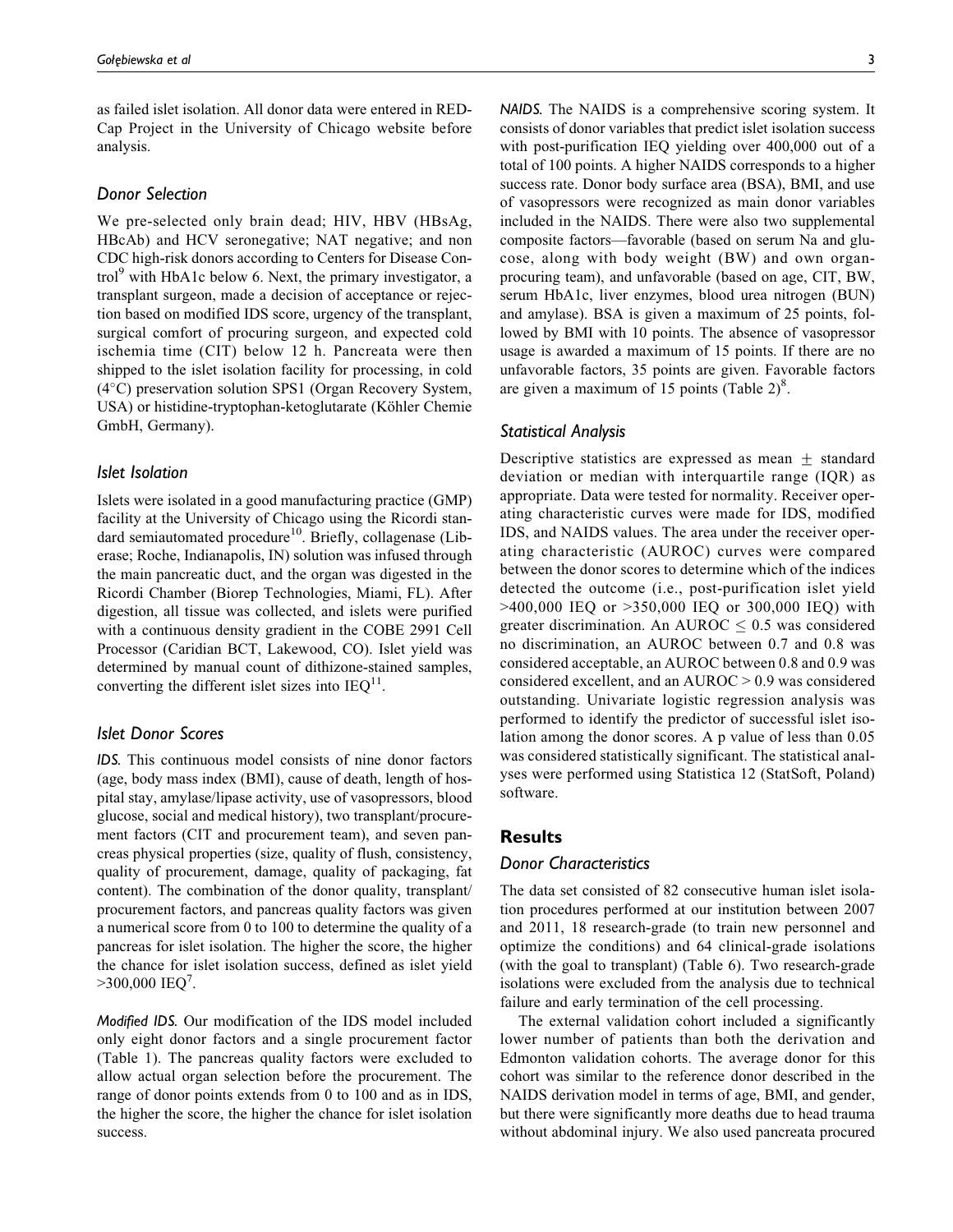| <b>BSA</b>          |                                                                                                                                                              | X < 1.54<br>0                                                          | 1.54 < X < 1.82                                                | 1.82 < X < 2<br>10 | 2 < X < 2.18<br>20    | $2.18 \leq X$<br>25 pts        |
|---------------------|--------------------------------------------------------------------------------------------------------------------------------------------------------------|------------------------------------------------------------------------|----------------------------------------------------------------|--------------------|-----------------------|--------------------------------|
| Vasopressor         |                                                                                                                                                              |                                                                        | more than 2<br>0                                               | double             | single<br>10          | none<br>15 pts                 |
| <b>BMI</b>          |                                                                                                                                                              | X < 20.1<br>0                                                          | 20.1 < X < 28.1                                                | 28.1 < X < 32.5    | 32.5 < X < 52.0<br>10 | 52.0 $<$ X<br>0 <sub>pts</sub> |
| Unfavorable factors |                                                                                                                                                              | Age (y) < 20, > 75<br>CIT (h) $<$ 2, $>$ 17<br>Body weight $(kg) < 55$ | ALT (U/L) $> 1070$<br>AST (U/L) > 580<br>BUN (mg/dL) $\geq$ 80 |                    | At least one          | None                           |
|                     |                                                                                                                                                              | HbA1c $(\%) > 6.5$                                                     | Amylase $(U/L) > 1500$                                         |                    | 0                     | 35 pts                         |
| Favorable factors   | Body weight $(kg) > 120$<br>Own team procurement<br>130 <na (meq="" l)<160<="" td=""><td></td><td>None</td><td>One</td><td>Two</td><td>More than 2</td></na> |                                                                        | None                                                           | One                | Two                   | More than 2                    |
|                     | Peak glucose (mg/dL)<410                                                                                                                                     |                                                                        | 0                                                              |                    |                       | 15 pts                         |

Table 2. North American Islet Donor Score.

by a distant team significantly more often. The donor demographics for this cohort and the cohort used to derive the NAIDS are shown in Table 3.

Donors were grouped into five strata depending on the total number of points achieved in each of the scoring systems. The distribution of results differed according to the scoring model used; that is, less than 4% of University of Chicago donors had  $\geq 80$  points in IDS, only 4.9% according to modified IDS in comparison to 30.5% of donors with  $\geq$  80 points when NAIDS was calculated. Examination of NAID scores showed that the organs utilized were similar between derivation and original validation cohort, with 51.6% and 56.4% of pancreata from donors with NAIDS above 60 points in the derivation and original validation cohort, respectively. However, analysis of NAIDS distribution in our center's cohort showed skewed scores, with few lowscore donors and a preponderance toward a higher proportion of high NAID scores with 75.6% of scores above 60 points (Table 4).

#### Univariate Logistic Regression Analysis

Of the 82 analyzed cases, 25 (30.5%) were successful islet isolations. This rate was similar to the NAIDS derivation cohort, but lower than 50.5% (90/179) in the Edmonton validation cohort. Logistic regression confirmed that NAIDS was a statistical significant predictor of the isolation success defined as 400,000 IEQ with odds ratio (OR) of 1.05 (95% confidence interval (CI) 1.01–1.09) with  $p =$ 0.01, whereas IDS and modified IDS were not ( $p = 0.83$ ) and 0.26, respectively). When the cut-off for isolation success was set as 350,000 and 300,000 IEQ the results were similar with OR of 1.04 (95% CI 1.01–1.07) with  $p = 0.01$ and OR of 1.03 (95% CI 1.00–1.05) and  $p = 0.03$  for NAIDS, respectively.

# Success Rate Based on Various Donor Scores

The success rate increased proportionally as the NAIDS increased, from  $0\%$  success in NAIDS < 50 points (0/13) to 40.0% success (10/25) in NAID score  $\geq 80$  points. When the NAIDS was between 50 and 80 points, the chance for success was approximately 34% (15/44). Distribution of the success rate depending on the NAIDS in the University of Chicago cohort was similar to the distribution of the success rate in the Edmonton and multicenter derivation cohorts (Fig. 1). Distribution of the success rate for scores between 50 and 80 was similar for NAIDS and IDS. Similarly, when the total number of points exceeded 70, the chance for islet yield greater than 400 kIEQ was around 40% irrespective of the scoring system used. However, when NAIDS was  $\leq 50$ there was  $0\%$  chance for success, while when IDS was  $\leq 50$ there was still 40% chance of success with the threshold set at 400 kIEQ ( $p = 0.02$ ). With the total number of points below 60, the difference in the number of successes between NAIDS and IDS was of borderline significance ( $p = 0.09$ ).

We identified 32 isolations when the difference in scores, assuming pancreas from the same donor, between NAIDS and IDS was equal or greater than 19.5 points (e.g., NAIDS 84 points and IDS 64 points; NAIDS 47 points with IDS 81 points). These included 24 cases when NAIDS was greater and eight cases when IDS was higher. When NAIDS was greater than IDS then isolation success, defined as postpurification islet yield greater than 400,000 IEQ, was achieved in 11 out of 24 (46%) cases. In eight cases when IDS was at least 19.5 points greater than NAIDS, there were no successful isolations ( $p = 0.029$ ).

# Validation of the NAIDS

For validation of the NAIDS, we plotted the receiver operating characteristic curves using the multicenter derivation ( $n = 1056$ ) and the University of Chicago validation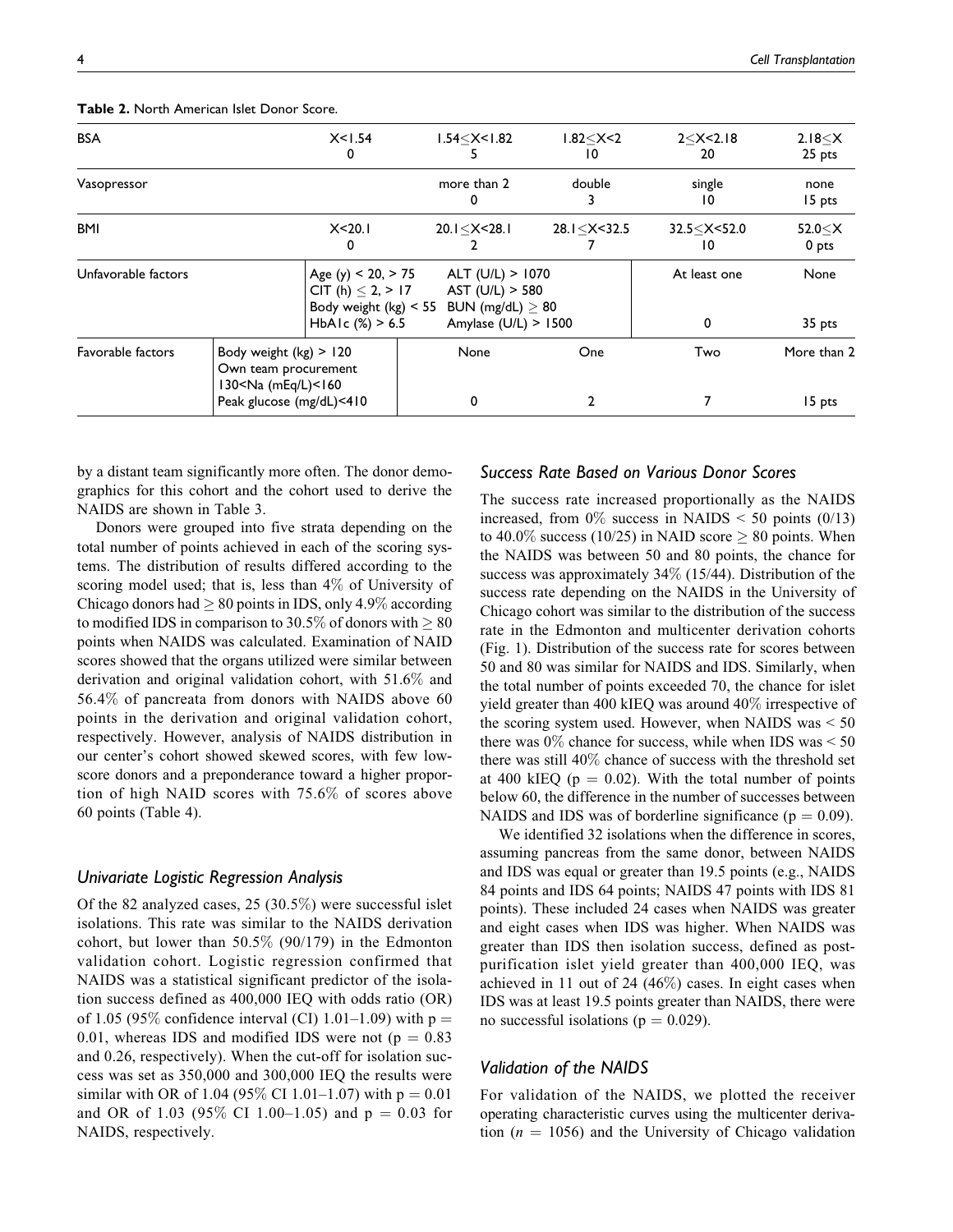Table 3. Baseline Characteristics of the NAIDS Derivation ( $n = 1056$ ) and External Validation ( $n = 82$ ) Cohorts. (A) Continuous Variables, (B) Categorical Variables.

#### (A)

|                           |                  | Derivation cohort | University of Chicago validation<br>cohort |               |
|---------------------------|------------------|-------------------|--------------------------------------------|---------------|
|                           | $Mean + SD$      | Range             | Mean $\pm$ SD                              | Range         |
| Age (year)                | $45.8 \pm 13.2$  | $5 - 77$          | 43.0 $\pm$ 13.6                            | $ -7 $        |
| Height (cm)               | $171.8 \pm 10.6$ | $125 - 210$       | $173.0 + 18.3$                             | $60 - 196$    |
| Body weight (kg)          | $85.6 + 21.3$    | $25 - 200$        | 97.9 $\pm$ 26.1                            | $8 - 180$     |
| Body mass index $(kg/m2)$ | $28.9 \pm 6.5$   | $13.3 - 66.6$     | 32.1 $\pm$ 6.5                             | $17.6 - 56.9$ |
| Body surface area $(m^2)$ | $2.01 \pm 0.28$  | $0.97 - 3.21$     | $2.2 \pm 0.4$                              | $0.37 - 3.1$  |
| Cold ischemia time (h)    | 9.4 $\pm$ 4.1    | $0.67 - 23.9$     | $9.27 + 3.4$                               | $2.78 - 18.7$ |
| Amylase (U/L)             | $136 + 206$      | $5 - 1953$        | $125.7 + 172.4$                            | $10 - 999$    |
| Lipase $(U/L)$            | $78 + 125$       | $3 - 1186$        | $88.8 + 164.3$                             | $3 - 964$     |
| AST (U/L)                 | $101 + 229$      | $5 - 4092$        | $178.9 \pm 390.3$                          | $16 - 2266$   |
| ALT (U/L)                 | $81 \pm 181$     | $4 - 3268$        | $123.6 + 274.0$                            | $12 - 1984$   |
| $HbA1c$ $(\%)$            | 5.6 $\pm$ 0.7    | $3.5 - 14.6$      | $5.3 + 0.5$                                | $3.5 - 6.4$   |
| Peak glucose (mg/dl)      | $235 + 83$       | 79-982            | $257.0 + 92.1$                             | $144 - 627$   |
| Lowest glucose (mg/dl)    | $119 \pm 36$     | $15 - 311$        | $108.2 + 27.7$                             | $17 - 221$    |
| BUN (mg/dl)               | $19 \pm 12$      | $2 - 105$         | $22.8 \pm 13.2$                            | $8 - 80$      |
| Creatinine (mg/dl)        | $1.6 \pm 2.5$    | $0.3 - 75$        | $1.65 \pm 1.02$                            | $0.6 - 6.7$   |
| $Na$ (mEq/L)              | $150.7 + 9.8$    | $125 - 189$       | $157.0 + 10.2$                             | $136 - 194$   |

(B)

|                                      |            | Derivation cohort University of Chicago validation cohort |  |
|--------------------------------------|------------|-----------------------------------------------------------|--|
| Variables                            | n (%)      | n (%)                                                     |  |
| Gender                               |            |                                                           |  |
| Male                                 | 586 (55.5) | 54 (65.9)                                                 |  |
| Female                               | 470 (44.5) | 28 (34.1)                                                 |  |
| Cause of death                       |            |                                                           |  |
| Cerebrovascular accident             | 590 (55.9) | 42 (51.2)                                                 |  |
| Anoxia                               | 136 (12.9) | 6(7.3)                                                    |  |
| Head trauma with abdominal injury    | 23(2.2)    | 1(1.2)                                                    |  |
| Head trauma without abdominal injury | 304 (28.8) | 32 (39)                                                   |  |
| Procurement team                     |            |                                                           |  |
| Own                                  | 247 (23.4) | 8(9.8)                                                    |  |
| Distant                              | 808 (76.6) | 74 (90.2)                                                 |  |
| Hospital stay                        |            |                                                           |  |
| $<$ 2 days                           | 247 (23.4) | 3(3.7)                                                    |  |
| $2-4$ days                           | 604 (57.2) | 55 (67)                                                   |  |
| $5-7$ days                           | 133 (12.6) | 15(18.3)                                                  |  |
| >7 days                              | 64 $(6.1)$ | 9(11)                                                     |  |
| Vasopressor use                      |            |                                                           |  |
| None                                 | 152(14.4)  | 9(11)                                                     |  |
| Single                               | 401 (38.0) | 28 (34.1)                                                 |  |
| Double                               | 278 (26.3) | 34(41.5)                                                  |  |
| Triple                               | 153(14.5)  | 11(13.4)                                                  |  |
| More than three                      | 47 (4.5)   |                                                           |  |
| Medical history*                     |            |                                                           |  |
| Alcohol abuse                        | 152(14.4)  | 17(20.7)                                                  |  |
| Hypertension                         | 362 (34.3) | 36 (43.9)                                                 |  |
| Cardiac arrest                       | 190 (18.0) | 14(17.1)                                                  |  |
| Absence of above three               | 479 (45.4) | 29 (35.4)                                                 |  |

cohort data ( $n = 82$ ) (Figure 4). The AUROC for validation cohort data for isolation success defined as post-purification islet yield greater than 400,000 IEQ was 0.67 (95% CI 0.551–0.79) (Table 5, Fig. 2), which was not significantly different ( $p = 0.39$ ) from that obtained from the development cohort. Furthermore, a similar proportional increase in a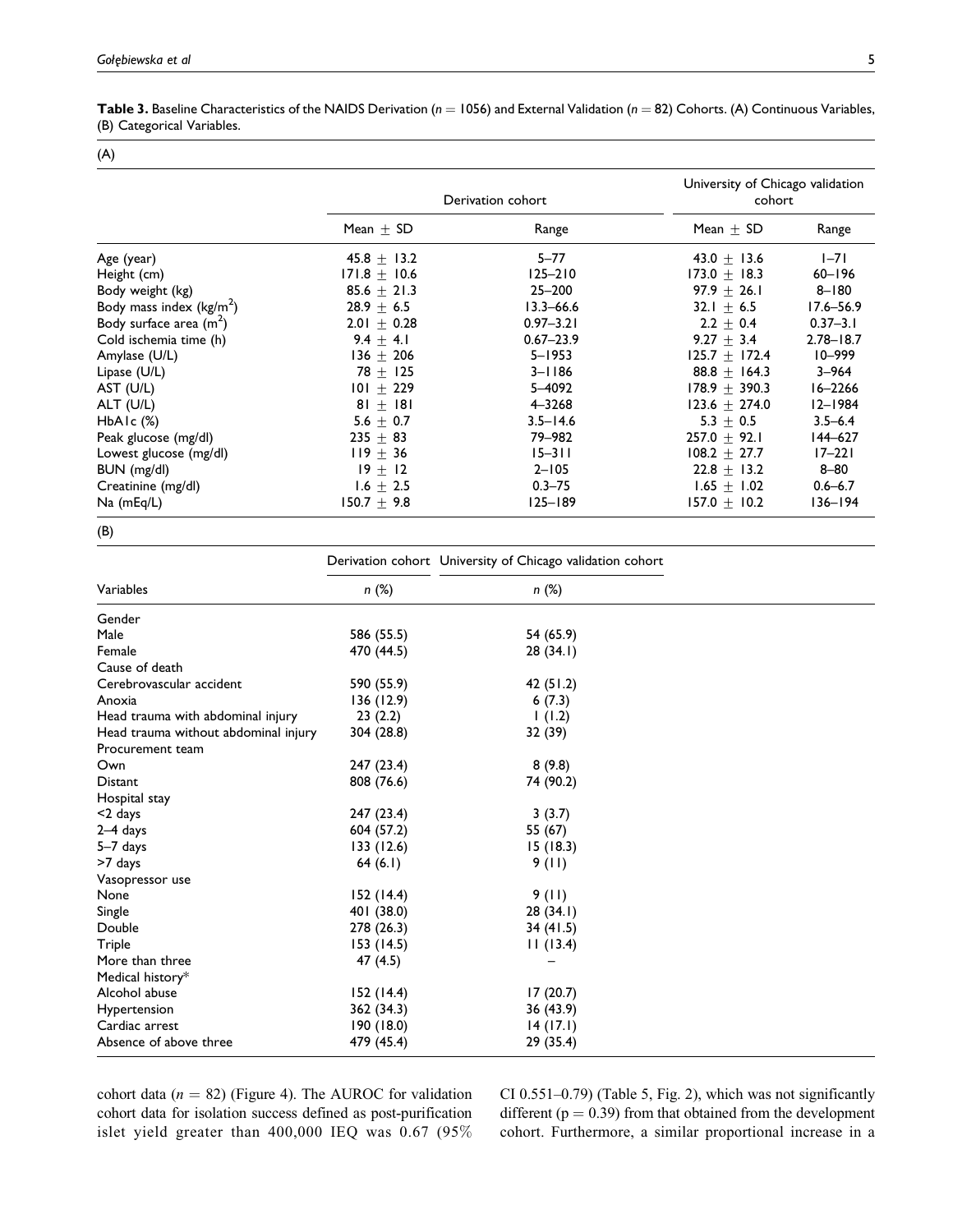Table 4. The Characteristics of Utilized Pancreata.

| NAID score  | Derivation<br>cohort<br>$(n = 1056)$ | Edmonton<br>validation cohort<br>$(n = 179)$ | University of<br>Chicago validation<br>cohort<br>$(n = 82)$ |
|-------------|--------------------------------------|----------------------------------------------|-------------------------------------------------------------|
| x > 80      | 12.3%                                | 12.8%                                        | 30.5%                                                       |
| 80 > x > 70 | 19.4%                                | 24%                                          | 30.5%                                                       |
| 70 > x > 60 | 19.9%                                | 19.6%                                        | 14.6%                                                       |
| 60 > x > 50 | 25.3%                                | 30.7%                                        | 8.5%                                                        |
| x < 50      | 23.1%                                | 12.8%                                        | 15.9%                                                       |



**Figure 1.** Distribution of the isolation success rate (postpurification islet yield greater than 400,000 IEQ) depending on NAID score in the multicenter derivation cohort ( $n = 1056$ ), Edmonton validation cohort ( $n = 179$ ), and University of Chicago  $(n = 82)$ .

success rate was observed as the NAIDS increased in the validation cohort (Fig. 3). AUROCs for modified IDS and IDS were 0.58 (95% CI 0.44–0.71) and 0.51 (95% CI 0.37– 0.65), respectively. However, the difference between the AUROCs for various scoring systems did not reach statistical significance. The results were comparable when the threshold for isolation success was set at either 350 kIEQ or 300 kIEQ.

# **Discussion**

The outcome of human islet isolation depends on donor-, pancreas-, and isolation-related variables<sup>12,13</sup>. Despite improvements and standardization of isolation procedures, the outcome of human islet isolation remains unpredictable and highly variable. The most experienced centers are only able to obtain a sufficient islet yield from 30–50% of isolation procedures<sup>8</sup>. A careful selection of pancreata for processing should allow higher transplant efficiencies.

|               |  |  | Islet isolation success defined as total post-purification |
|---------------|--|--|------------------------------------------------------------|
| IEO > 400,000 |  |  |                                                            |

|              | <b>AUROC</b> | 95% CI          | p value |
|--------------|--------------|-----------------|---------|
| <b>NAIDS</b> | 0.67         | $(0.55 - 0.79)$ | 0.005   |
| modified IDS | 0.58         | $(0.44 - 0.71)$ | 0.26    |
| ids          | 0.51         | $(0.37 - 0.65)$ | 0.92    |

Islet isolation success defined as total post-purification IEQ > 350,000

| <b>NAIDS</b> | 0.66 | $(0.54 - 0.78)$ | 0.007 |
|--------------|------|-----------------|-------|
| modified IDS | 0.54 | $(0.41 - 0.67)$ | 0.54  |
| IDS          | 0.49 | $(0.36 - 0.62)$ | 0.83  |

Islet isolation success defined as total post-purification IEQ > 300 000

| <b>NAIDS</b> | 0.62 | $(0.5 - 0.74)$  | 0.05 |  |
|--------------|------|-----------------|------|--|
| modified IDS | 0.54 | $(0.41 - 0.67)$ | 0.57 |  |
| ids          | 0.5  | $(0.36 - 0.63)$ | 0.94 |  |
|              |      |                 |      |  |

AUROC: area under receiver operating curve; CI: confidence interval; IDS: Islet Donor Score; NAIDS: North American Islet Donor Score



Figure 2. Distribution of the isolation success (postpurification islet yield greater than 400,000 IEQ) rate according to various donor scores (IDS, modified IDS and NAIDS) in University of Chicago validation cohort ( $N = 82$ ).

Therefore, a reliable method of systematic, quantitative assessment of donor quality is highly desired. Since its introduction in 2005, IDS has been the mainstay of donor evaluation for the isolation of pancreatic islets. Once the clinical utility of a new donor score is established, internal and external validation is required prior to the implementation into clinical practice to assess the applicability in a particular context. The objective of this single-center study was to compare IDS, our modification of IDS, and recently introduced NAIDS in our own medium-volume center in their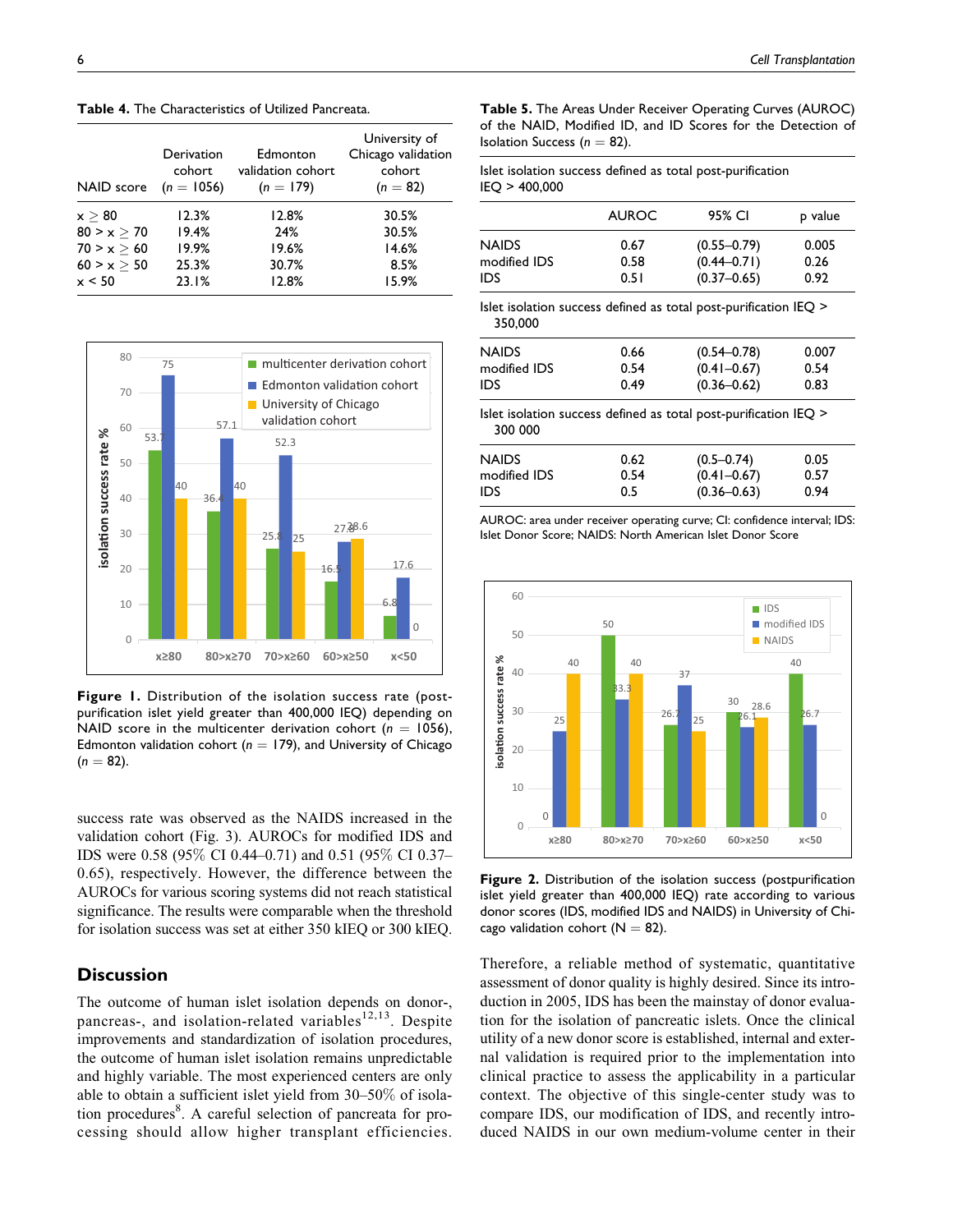

Figure 3. Receiver operating characteristics (ROC) curves of the NAIDS, modified IDS, and old IDS in the University of Chicago validation cohort for the identification of islet isolation success defined as total post-purification IEQ > 400,000.



Figure 4. Receiver operating characteristics (ROC) curves of the NAIDS in original derivation cohort ( $n = 1056$ ), original derivation cohort (Edmonton) ( $n = 179$ ), and the University of Chicago validation cohort ( $n = 82$ ) for the identification of islet isolation success defined as total post-purification IEQ > 400,000.

ability to facilitate recognition of a suitable pancreas donor among all reported donors.

NAIDS incorporates five criteria (including two composite ones) for the estimation of pancreas weight and quality. The rationale for the choice and arrangement of these variables has been described in detail in the original NAIDS development study<sup>8</sup>. Briefly, 50 out of a maximum of 100 points are assigned for BSA, BMI, and the number of vasopressors used in the donor. BMI has long been shown by

**Table 6.** University of Chicago Isolation Characteristics ( $n = 82$ ).

|                                          | Mean $+$ SD                          | Range          |
|------------------------------------------|--------------------------------------|----------------|
| Pre-purification<br>suspension total IEQ | $391,534 + 195,932$ 41,701-1,204,503 |                |
| Total post-purification<br>IEO           | $322,500 + 172,827$                  | 16.202-808.633 |
| Total infused IEO*                       | $464,340 + 119,717$ 269,228-686,988  |                |
| Total tissue vol [ml] -<br>calculated*   | $5.67 + 2.35$                        | $2 - 10$       |
| Total purity* [%]                        | $70.32 + 16.51$                      | $39 - 95$      |

\*data for 45 infused final islet preparations

 $**$  endotoxin level was  $<$  5 Eu/kg in all cases

many authors to positively correlate with islet isolation out $come<sup>13–18</sup>$ . Recently, a positive association has also been found between islet size, islet insulin content (normalized for size), basal or stimulated insulin secretion, and  $BMI<sup>19</sup>$ . However, on the other hand, Olehnik and colleagues observed high inter-individual heterogeneity of beta-cell mass, with no clinically significant correlation with BMI. BMI is used as a clinical indicator of obesity, but it in fact does not differentiate between adipose tissue and muscle  $mass<sup>20</sup>$ . This could, at least in part, explain the interindividual heterogeneity of beta-cell mass irrespective of BMI value. It is also possible that the composition of extracellular matrix structure in obese donors favors liberating islets from exocrine tissues and therefore results in a higher islet yield, when the islet number is in fact similar or lower. Kin et al. reported that BW and BSA were more strongly correlated with pancreas weight<sup>21</sup>. To ensure a more accurate estimation of isolation outcomes, NAIDS uses combined variables of BSA, BMI, and BW, for which positive correlation with pancreas size and islet yield were previously described $8,22$ . According to NAIDS, the lack of donor vasopressor treatment predicts a favorable outcome. However, conflicting results regarding the influence of vasopressor use in donors on the isolation outcomes have been reported with no effect<sup>4,18</sup>, elevated yield<sup>16</sup>, or reduced islet yield<sup>14</sup>. The need for vasopressors reflects the cardiovascular status of the multiorgan donor with unsatisfactory tissue perfusion and progressive organ damage, including the pancreas. Ischemia of the pancreatic tissue leads to more extensive islet cell damage or death prior to or during the very stressful islet isolation process, exposing islets to mechanical (shaking, spinning) and enzymatic injury during the digestion phase. The effectiveness of digestion is more related to the enzyme quality, as well as donor age, which affects the extracellular matrix composition including the type of collagen present, rather than the size of the pancreas<sup>23</sup>. For that reason, young donors (i.e., below 20 years of age) are not preferred due to poor results of the digestion phase<sup>23</sup>.

NAIDS contains almost the same variables as the previous IDS; however, the number of points assigned for each factor and the formula of the score calculation is different.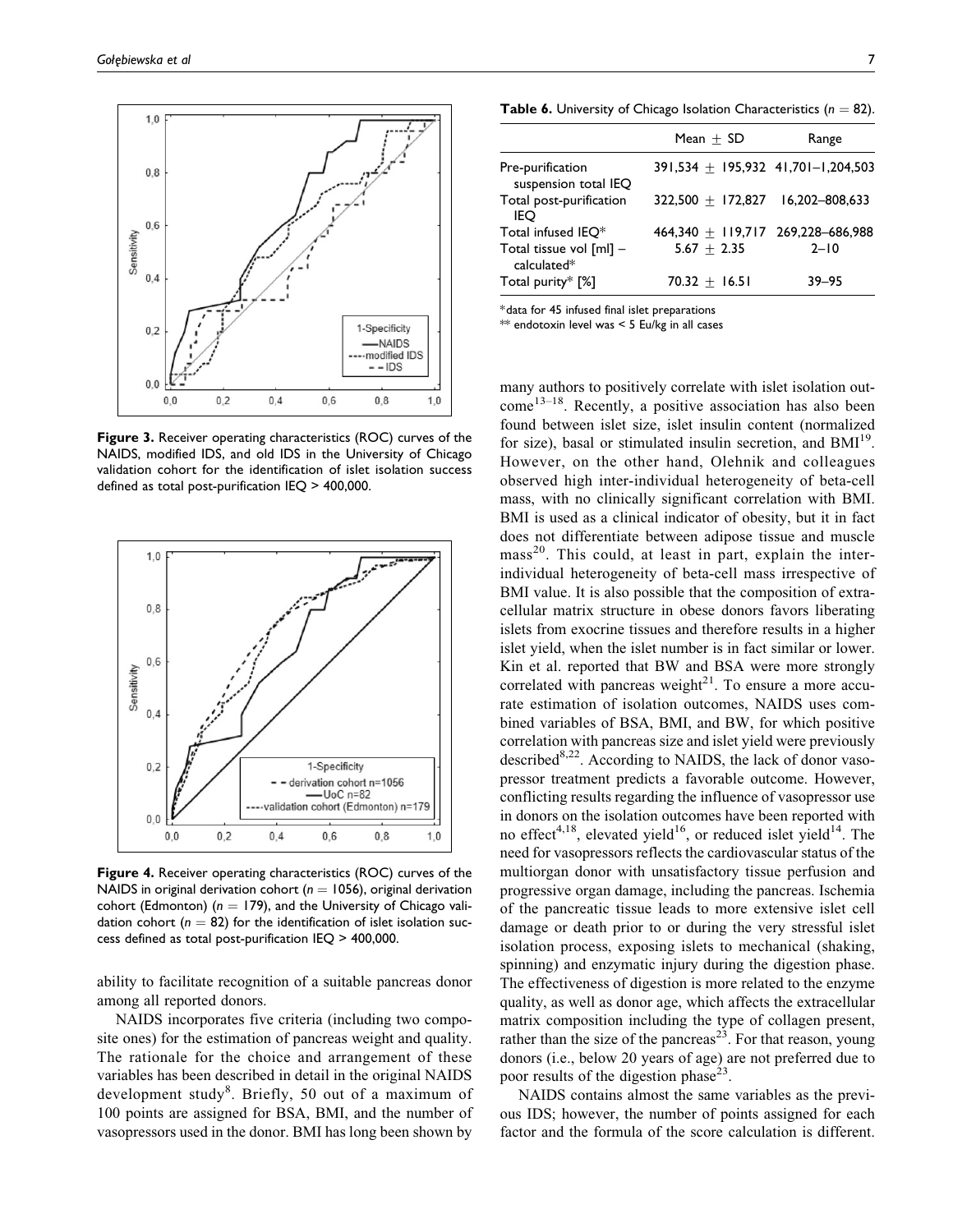Therefore, there may be a substantial difference in the distribution of results according to scoring model used; that is, one donor could have been awarded a significantly lower number of points in one of the scoring system as compared with another, despite very similar donor data. AUROC was higher for NAIDS than for IDS, although for our relatively low number of cases the difference was not statistically significant. Even though in our validation cohort the AUROC for the identification of isolation success did not reach the threshold of 0.70 typically considered useful for clinical decision making, it still performed best out of the three scoring systems. Still, there was a clean-cut trend when analyzing the success rate based on various donor scores. We noticed that when the NAIDS is below 50, the chance of success was  $0\%$ , so it is not worth accepting and processing the pancreas for islet isolation; however, we can still consider isolating the islets when the score is between 50 and 80 as the chance of success is around 30%. With a score over 80 and the chance of success around 40%, we should proceed with the islet isolation in our center. The rate of successful isolations was similar irrespective of the scoring system used whenever the sum of points exceeded 70. Our results indicate that with the higher total number of points achieved, either all scoring systems are equally useful or we were unable to show the difference due to a small number of cases included and a variety of factors affecting isolation outcomes, which are not included in any of the scoring systems.

The main advantage in guiding clinical decisions using NAIDS over IDS and modified IDS is that it was more effective in identification of donors who would most likely fail. So if we rejected pancreata based on donor IDS or modified IDS, we would reject potentially good organs. On the other hand, pancreas rejection based on NAIDS improves the cost-effectiveness of isolation process, saving time and valuable resources. In cases when the use of different scoring systems generates divergent results, NAIDS better reflects the pancreas donor quality.

The critical message of our study is that NAIDS allows assessment of the pancreas donor quality prior to processing, not only in the most experienced center—Edmonton—but also in smaller centers. We externally validated it. NAIDS assists in making a difficult decision—whether to accept donor and pancreas for processing or reject due to low chance for success—easier. The cost of each islet isolation is around \$20,000 in the US, in addition to the cost of the GMP facility maintenance and an on-call isolation team 24/ 7. From the economic perspective, one can assume that it would be optimal to wait for a perfect donor (NAIDS > 80) in order to maximize the chance for successful isolation and not to waste time and money on isolation failures. However, such strategy may result in rare pancreas processing and inefficiency due to high cost of the team and facility maintenance without productive work. Each islet center needs to develop its own donor selection strategy and islet isolation rate per month based on overall pancreas donor availability, which depends on the local, regional, or national efficiency of procurement. It also depends on activity of the pancreas transplant programs, or competitive islet transplant centers. Overall population BMI might be higher in the USA compared with European countries, which can relatively increase availability of higher NAIDS donors in the USA compared with other countries. Between January 2013 and April 2015, we participated in a multicenter trial with competitive enrollment, so as a center we were continuously fully active, ready to accept pancreata for processing. Over a 2-year period, we performed 40 islet isolations with an overall success rate of 50% (20/40) with IEQ > 400,000, which resulted in clinical transplants in our 12 patients. Among those, there were 13  $(32.5\%)$  donors with NAIDS  $\geq 80$ , 19 (47.5%) with NAIDS  $\geq$  60, and 8 (20%) below 60. The success rate was 62%, 50%, and 25%, respectively for the NAIDS groups. Taking into consideration all the above factors, our previous experience, and data with different scoring systems, we decided not to process pancreata with NAIDS below 60.

Of note, there was a substantial difference in the percentage of successful isolations between the Edmonton isolation cohort and the University of Chicago isolation cohort when donors were stratified according to NAIDS. The success of the isolation depends on three main components: donor quality, pancreas procurement quality, and experience and efficiency of the islet isolation team. NAIDS takes into consideration only two of them: donor characteristic and procurement team. Islet isolation is still a very complex process and, despite standardization, decisions made based on the experience of the leader of the isolation team play very important role in the ultimate outcome. Poor decisions may lead to failure despite processing a perfect pancreas. The Edmonton group has the most experienced team and islet isolation system based on thousands of isolations during the last 20 years. For that reason, the results of processing the same quality pancreas are overall better there than in our and other centers. In addition, most pancreata are procured for us by distant teams with different levels of experience in pancreas procurement. Very poor procurement with pancreas injury, ischemia, poor perfusion, and inefficient organ cooling or preservation may remain undetectable by the receiving islet center but severely compromise pancreas quality, and may completely preclude success of islet isolation. This most likely also affected our outcomes. Again, there is much more experience with pancreas procurement in Edmonton and Canada. Altogether, despite the substantial difference in success rates in outcomes between our center and Edmonton in respective ranges of scoring systems, NAIDS allowed us to properly stratify the quality of the pancreas donor, especially to identify poor-quality donors and to avoid many isolation failures.

Several shortcomings of this study should be mentioned. This was a small study restricted to a single center with particular strategies for donor selection and islet isolation. We believe that we could have demonstrated better efficacy of NAIDS in an adequately powered study with a significantly larger number of cases included. Data were collected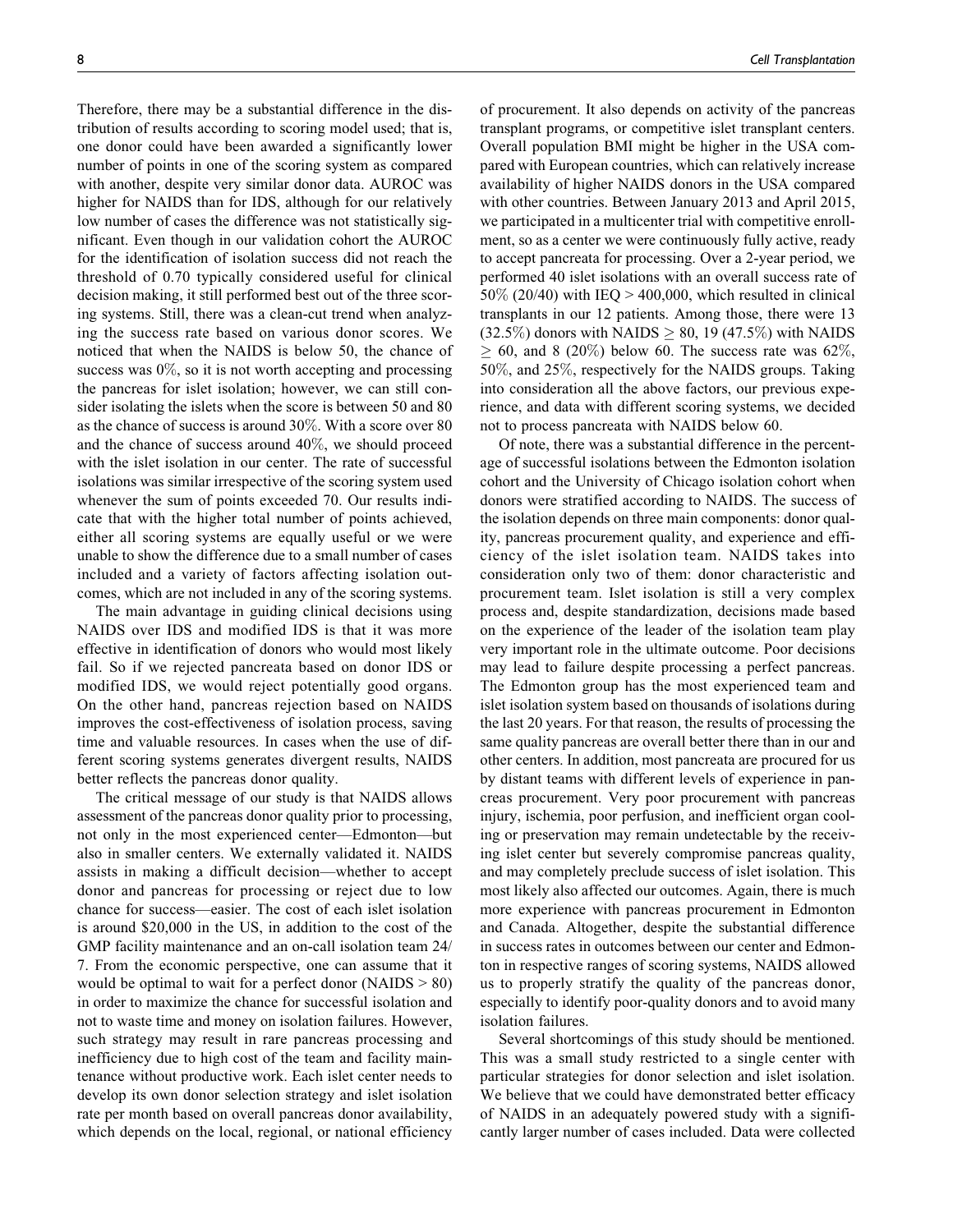prospectively and analyzed retrospectively with no actual donor selection decisions based on only estimation of NAIDS. Despite these limitations, we believe that our study is of importance. This study is the first external validation that assesses the performance of NAIDS in a population external to and independent from the original derivation and validation cohorts.

In conclusion, NAIDS allows for acceptable correlation of the score with the outcome of the islet isolation. It allows us to tailor donor selection strategy, excluding donors with minimal chance for success with a score below 50 and accept remaining pancreata with a chance of success of 30–40%. Validation of NAIDS against data from our center shows that it is currently the best available tool for donor pancreas selection in clinical and research practice, allowing for adjusting the donor selection strategy to the center's logistic and financial resources.

#### Ethical Approval

This study protocol was reviewed and approved by the Institutional Review Board (IRB) of the Division of Biological Sciences at the University of Chicago and was identified as nonhuman subject research, as determined by Federal Regulations.

#### Statement of Human and Animal Rights

This article does not contain any studies with human or animal subjects.

#### Statement of Informed Consent

There are no human subjects in this article and informed consent is not applicable.

#### Declaration of Conflicting Interests

The authors declared no potential conflicts of interest with respect to the research, authorship, and/or publication of this article.

#### Funding

The authors disclosed receipt of the following financial support for the research, authorship, and/or publication of this article: This work was supported by US Public Health Service Grant DK-020595 to the University of Chicago Diabetes Research and Training Center as well as Illinois Department of Public Health Grant "Pancreatic Islet Transplantation."

#### ORCID iD

Justyna Gołębiewska <https://orcid.org/0000-0001-5346-8369> Piotr Witkowski <https://orcid.org/0000-0002-4459-6673>

#### **References**

- 1. Warnock GL, Thompson DM, Meloche RM, Shapiro RJ, Ao Z, Keown P, Johnson JD, Verchere CB, Partovi N, Begg IS, Fung M, Kozak SE, Tong SO, Alghofaili KM, Harris C. A multi-year analysis of islet transplantation compared with intensive medical therapy on progression of complications in type 1 diabetes. Transplantation. 2008;86(12):1762–1766.
- 2. Alejandro R, Barton FB, Hering BJ, Wease S; Collaborative Islet Transplant Registry Investigators. 2008 update from the

collaborative islet transplant registry. Transplantation. 2008; 86(12):1783–1788.

- 3. Shapiro AM, Ricordi C, Hering BJ, et al. International trial of the Edmonton protocol for islet transplantation. N Engl J Med. 2006;355(13):1318–1330.
- 4. Balamurugan AN, Naziruddin B, Lockridge A, et al. Islet product characteristics and factors related to successful human islet transplantation from the Collaborative Islet Transplant Registry (CITR) 1999-2010. Am J Transplant. 2014;14(11): 2595–2606.
- 5. Axelrod DA, Sung RS, Meyer KH, Wolfe RA, Kaufman DB. Systematic evaluation of pancreas allograft quality, outcomes and geographic variation in utilization. Am J Transplant. 2010; 10(4):837–845.
- 6. Vinkers MT, Rahmel AO, Slot MC, Smits JM, Schareck WD. How to recognize a suitable pancreas donor: a Eurotransplant study of preprocurement factors. Transplant Proc. 2008;40(5): 1275–1278.
- 7. O'Gorman D, Kin T, Murdoch T, Richer B, McGhee-Wilson D, Ryan EA, Shapiro JA, Lakey JR. The standardization of pancreatic donors for islet isolations. Transplantation. 2005; 80(6):801–806.
- 8. Wang LJ, Kin T, O'Gorman D, et al. A Multicenter study: North American Islet Donor Score in donor pancreas selection for human islet isolation for transplantation. Cell Transplant. 2016;25(8):1515–1523.
- 9. Guidelines for preventing transmission of human immunodeficiency virus through transplantation of human tissue and organs. Centers for Disease Control and Prevention. MMWR Recomm Rep. 1994;43(RR-8):1–17.
- 10. Ricordi C, Lacy PE, Finke EH, Olack BJ, Scharp DW. Automated method for isolation of human pancreatic islets. Diabetes. 1988;37(4):413–420.
- 11. Kin T. Islet isolation for clinical transplantation. Adv Exp Med Biol. 2010;654:683–710.
- 12. Yeh CC, Wang LJ, McGarrigle JJ, Wang Y, Liao CC, Omami M, Khan A, Nourmohammadzadeh M, Mendoza-Elias J, McCracken B, Marchese E, Barbaro B, Oberholzer J. Effect of manufacturing procedures on human islet isolation from donor pancreata standardized by the North American Islet Donor Score. Cell Transplant. 2017;26(1): 33–44.
- 13. Hilling DE, Bouwman E, Terpstra OT, Marang-van de Mheen PJ. Effects of donor-, pancreas-, and isolation-related variables on human islet isolation outcome: a systematic review. Cell Transplant. 2014;23(8):921–928.
- 14. Lakey JR, Warnock GL, Rajotte RV, Suarez-Alamazor ME, Ao Z, Shapiro AM, Kneteman NM. Variables in organ donors that affect the recovery of human islets of Langerhans. Transplantation 1996;61(7):1047–1053.
- 15. Nano R, Clissi B, Melzi R, Calori G, Maffi P, Antonioli B, Marzorati S, Aldrighetti L, Freschi M, Grochowiecki T, Socci C, Secchi A, Di Carlo V, Bonifacio E, Bertuzzi F. Islet isolation for allotransplantation: variables associated with successful islet yield and graft function. Diabetologia. 2005;48(5): 906–912.